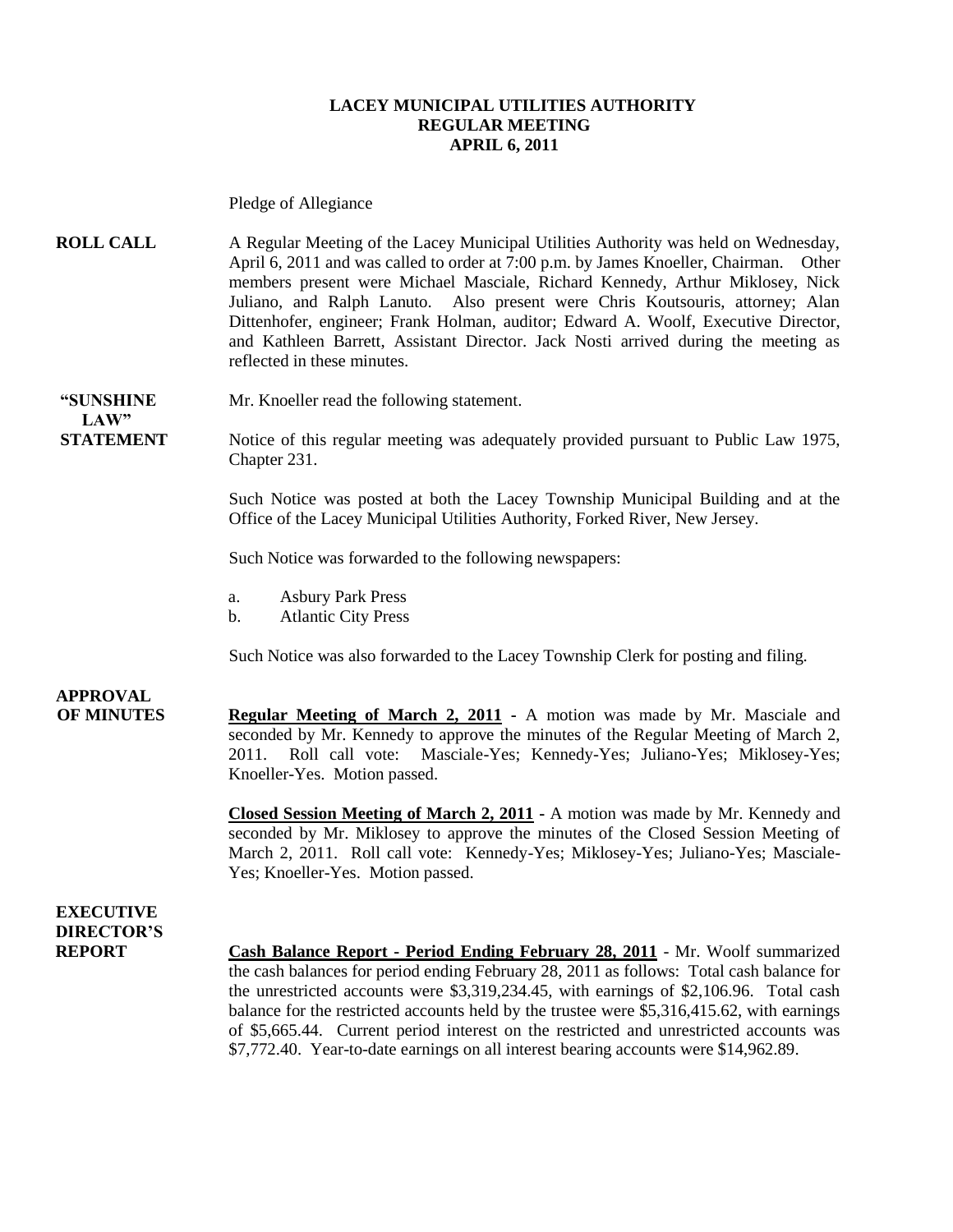**Resolution 2011-32 – Appointing Derek Verge as Utility Worker** - A motion was made by Mr. Kennedy and seconded by Mr. Miklosey to adopt *Resolution No. 2011-32, Resolution of the Lacey Municipal Utilities Authority, County of Ocean, State of New Jersey, Appointing Derek Verge to the position of Utility Worker.* Mr. Knoeller pointed out Mr. Verge replaces an employee who recently resigned from same position. Roll call vote: Kennedy-Yes; Miklosey-Yes; Juliano-Yes; Masciale-Yes; Knoeller-Yes. Motion passed.

**Resolution 2011-33 – Appointing Brown Advisory as Financial Advisor/Investment Manger** - A motion was made by Mr. Masciale and seconded by Mr. Miklosey to adopt *Resolution No. 2011-33, Resolution of the Lacey Municipal Utilities Authority, County of Ocean, State of New Jersey, Appointing Brown Advisory as Authority Financial Advisor/Investment Manager.* Roll call vote: Masciale-Yes; Miklosey-Yes; Juliano-Yes; Kennedy-Yes; Knoeller-Yes. Motion passed.

**Resolution 2011-34 – Open Escrow Account with Hudson City Savings Bank** – Mr. Woolf stated an account needs to be established for the Toll Brother's reimbursement fund. Therefore, on recommendation by the executive director, a motion was made by Mr. Kennedy and seconded by Mr. Miklosey to adopt *Resolution 2011-34, Open Escrow Account with Hudson City Savings Bank.* Roll call vote: Kennedy-Yes; Miklosey-Juliano-Yes; Masciale-Yes; Knoeller-Yes. Motion passed. Mr. Knoeller stated this issue would be discussed further in closed session.

# **BUSINESS**

**REPORT** March Meter Reads – Ms. Barrett reported 4,383 meters were read in March for Cycles 1, 4 and 9. Two hundred sixty work orders were cut to obtain manual reads not obtained during regular meter read routes. Three reads were questioned for high usage. Two customers were contacted by phone and one customer was sent a letter.

> April Billing – Ms. Barrett reported utility bills were mailed/hand delivered on April 4<sup>th</sup> in the amount of \$925,646.41. Penalties were assessed on 3,289 past due accounts (all cycles) in the amount of \$17,616.22 for a total billing in April of \$943,262.63.

> **Customer Service –** Ms. Barrett reported twenty-six new customer welcome letters were mailed in February, and six responses were received in March. Thirty-six final reads with equipment inspections were performed in March with no violations.

> Mr. Kennedy asked what is the issue that LMUA personnel have to go back out to obtain manual reads. Mr. Woolf stated when they download the reads from the computer; at times the radio signal is not picked up.

### **ENGINEER'S**

**REPORT Construction of Test Well No. 7 and Well No. 8** – Mr. Dittenhofer stated a punch list was sent to the contractor and all items are complete. A final walk through is scheduled for April 12.

> **Water Treatment Plant No. 1 Upgrades** – Mr. Dittenhofer stated the design of the upgrades is ongoing. The water allocation permit application was submitted to NJDEP for review.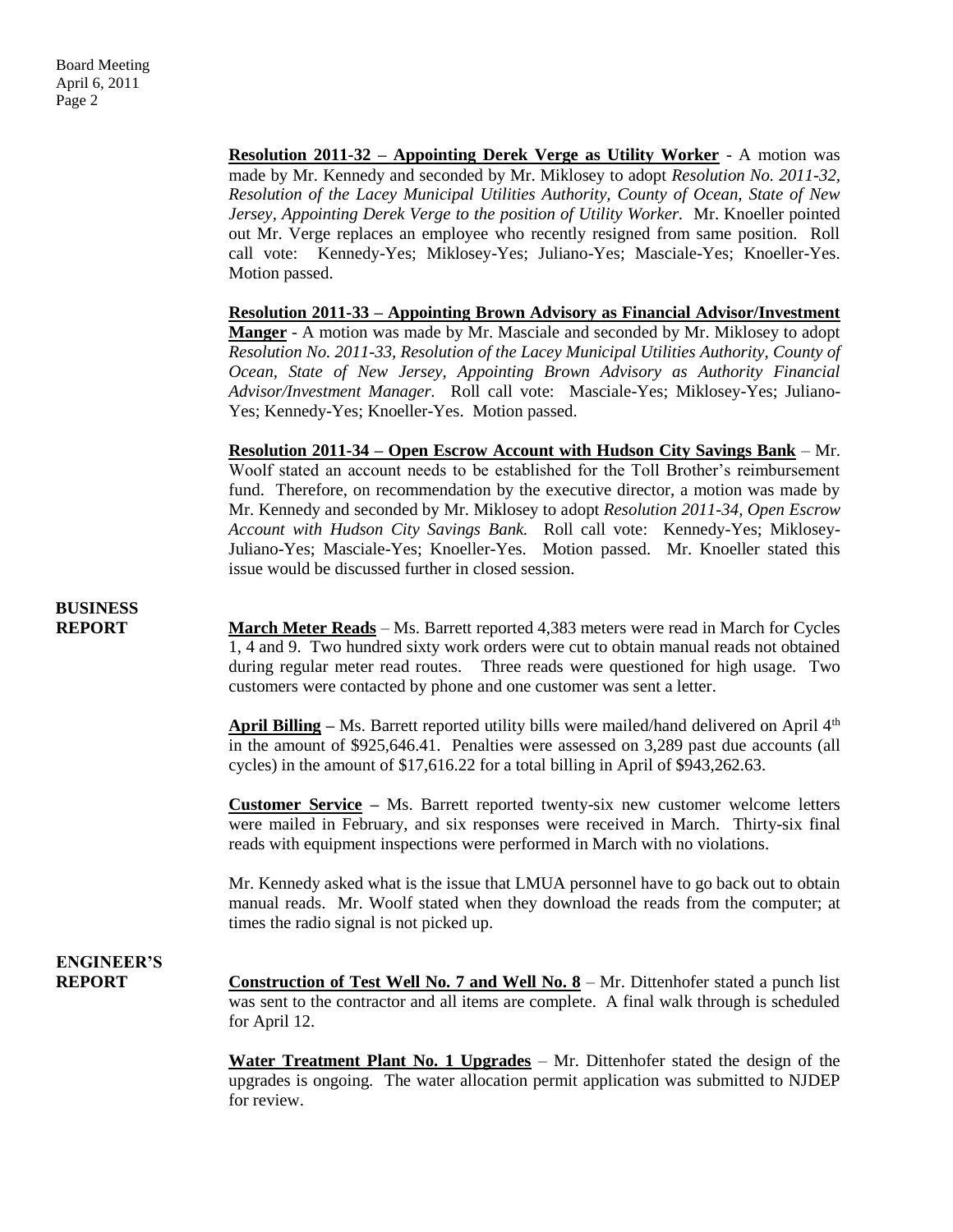**Repainting of Tank No. 2** – Mr. Dittenhofer stated this project is ongoing.

**Cleaning and Televising Contract No. 6 & Flow Assessment** – Mr. Dittenhofer stated repairs have been made to the mains. The laterals are still pending.

**Municipal Lane Pump Station Upgrades** - Mr. Dittenhofer stated the project is scheduled to be complete by April  $15<sup>th</sup>$ .

# **ATTORNEY'S**

**REPORT Biele Jewelers** – Mr. Knoeller recommended this issue be discussed in closed session.

**Water Plant # 2 Upgrades** – Mr. Knoeller recommended this issue be discussed in closed session.

# **AUDITOR'S**

**REPORT Accountant's Status Report – Month Ended February 28, 2011** – Mr. Holman reported revenue, expenses, and user charges had a positive variance on both water and sewer for the month.

Mr. Nosti arrived at the meeting.

Mr. Holman stated the audit report for year ending December 31, 2010 has been completed and was reviewed with the finance committee. Overall, it was a positive report. There were two minor recommendations that were reviewed with the finance committee, which had to do with the Authority's general ledger.

Mr. Masciale stated he is concerned that the OCUA money to be refunded to the Authority is reflected in the audit report, and it may not come to fruition. Mr. Knoeller stated there are on-going talks with the OCUA to come to a satisfactory conclusion.

**Resolution 2011-31 – Accept and Approve Audit – Year Ending December 31, 2010** On recommendation by the Authority's auditor, a motion was made by Mr. Kennedy and seconded by Mr. Miklosey to adopt *Resolution 2011-31, Resolution of the Lacey Municipal Utilities Authority, County of Ocean, State of New Jersey, Accepting and Approving the Audit Ending Fiscal Year December 31, 2010.* Roll call vote: Kennedy-Yes; Miklosey-Yes; Juliano-Yes; Masciale-Yes; Knoeller-Yes. Motion passed.

#### **CORRESPONDENCE**

**Francis Falcicchio, Beach Blvd.** – Requesting relief of utility bill, due to broken pipe. Since the water from the broken pipe did not go into the sewer system, a motion was made by Mr. Kennedy and seconded by Mr. Miklosey to grant a credit adjustment on the sanitary sewer charges in the amount of \$1,035.03 (159,000 gallons). Roll call vote: Kennedy-Yes; Miklosey-Yes; Juliano-Yes; Masciale-Yes; Knoeller-Yes. Motion passed.

**Adriane Valentini, Sandy Hook Dr.** – Requesting removal of late fee, due to claim of not receiving utility bill. A motion was made by Mr. Kennedy and seconded by Mr.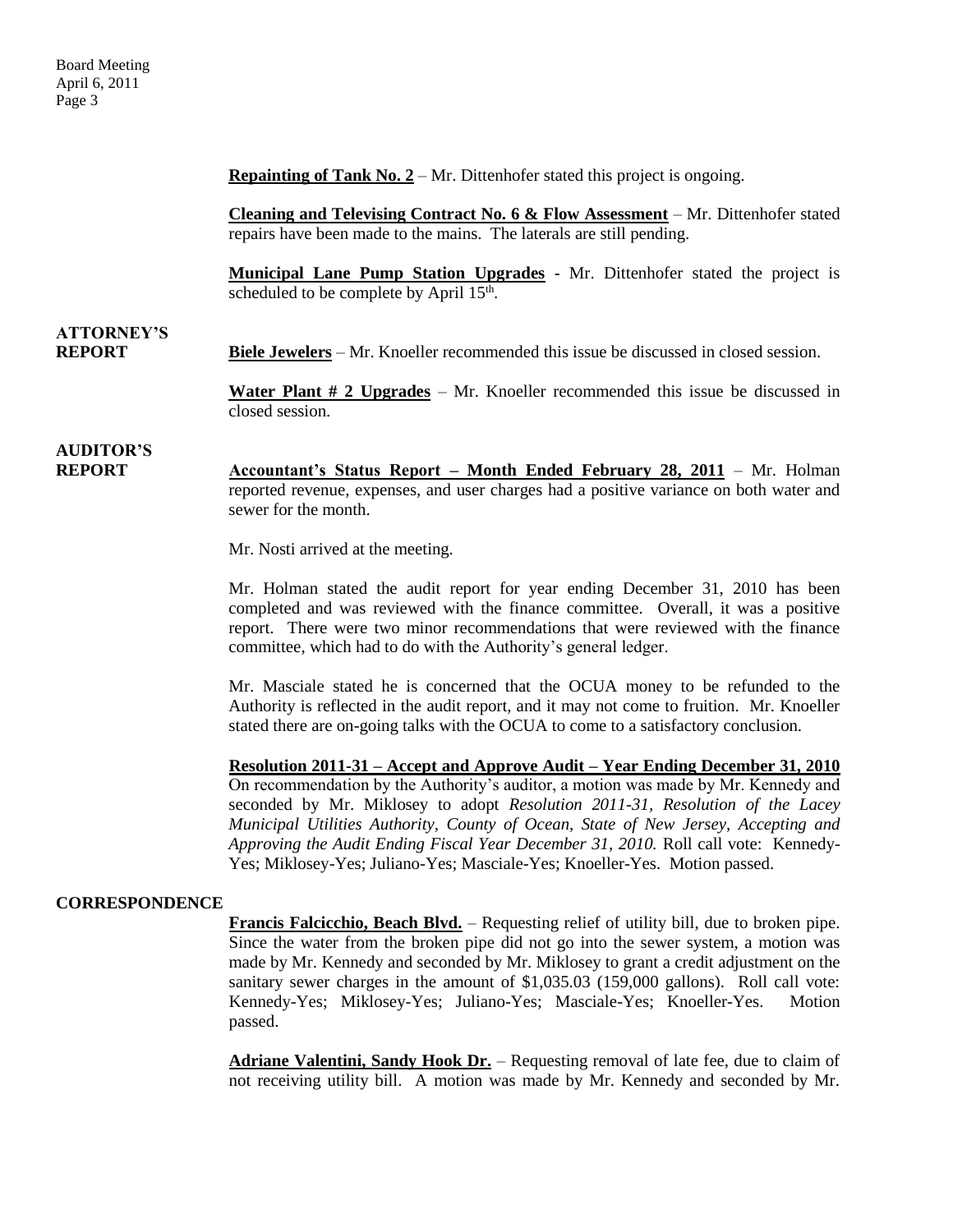| <b>Board Meeting</b><br>April 6, 2011<br>Page 4 |                                                                                                                                                                                                                                                                                                                                                                                                                                                                                                                                                                                                                                                                                                                                                                                                                                                                                                    |
|-------------------------------------------------|----------------------------------------------------------------------------------------------------------------------------------------------------------------------------------------------------------------------------------------------------------------------------------------------------------------------------------------------------------------------------------------------------------------------------------------------------------------------------------------------------------------------------------------------------------------------------------------------------------------------------------------------------------------------------------------------------------------------------------------------------------------------------------------------------------------------------------------------------------------------------------------------------|
|                                                 | Masciale to waive the late charge in the amount of \$8.61. Roll call vote: Kennedy-Yes;<br>Masciale-Yes; Juliano-Yes; Miklosey-Yes; Knoeller-Yes. Motion passed.                                                                                                                                                                                                                                                                                                                                                                                                                                                                                                                                                                                                                                                                                                                                   |
| <b>OLD</b>                                      |                                                                                                                                                                                                                                                                                                                                                                                                                                                                                                                                                                                                                                                                                                                                                                                                                                                                                                    |
| <b>BUSINESS</b>                                 | <u> Professional Services Agreement – Birdsall Services Group - Authority Conflict</u><br>Engineer - Chairman Knoeller and Secretary Kennedy executed the Professional<br>Services Agreement between the Lacey Municipal Utilities Authority and Birdsall<br>Services Group for the period from February 3, 2011 to February 1, 2012.                                                                                                                                                                                                                                                                                                                                                                                                                                                                                                                                                              |
| <b>NEW</b>                                      |                                                                                                                                                                                                                                                                                                                                                                                                                                                                                                                                                                                                                                                                                                                                                                                                                                                                                                    |
| <b>BUSINESS</b>                                 | <b>Toll Brothers</b> – Mr. Knoeller stated the attorney for Toll Brothers has indicated the<br>Authority has a fiduciary responsibility to change the connection fee structure annually<br>based on a State mandated formula. The attorney also indicated that the Authority's<br>auditor is obligated to review the formula every year. Mr. Holman stated it is his<br>understanding it is not required annually. It has, however, been done upon request by<br>the Authority. He stated Mr. Dasti describes it as an "amount not to exceed"<br>calculation. It would be up to the Board on whether they want to increase up to that<br>amount. Mr. Knoeller asked Mr. Koutsouris to have Mr. Dasti research this issue and<br>provide the Board with a report for the next meeting. Mr. Holman pointed out the<br>Authority is not charging in excess of what is permitted by State regulations. |
| <b>PUBLIC BUSINESS/</b><br><b>COMMENT</b>       | There was no public business/comment.                                                                                                                                                                                                                                                                                                                                                                                                                                                                                                                                                                                                                                                                                                                                                                                                                                                              |
| <b>PAYMENT OF</b><br><b>VOUCHERS</b>            | <b>WHEREAS</b> , the members of the Lacey Municipal Utilities Authority carefully<br>examined all vouchers presented for payment of claims;                                                                                                                                                                                                                                                                                                                                                                                                                                                                                                                                                                                                                                                                                                                                                        |
|                                                 | NOW, THEREFORE, BE IT RESOLVED by the Lacey Municipal Utilities<br>Authority that:                                                                                                                                                                                                                                                                                                                                                                                                                                                                                                                                                                                                                                                                                                                                                                                                                 |
|                                                 | 1. Said vouchers in the sum of \$798,619.90 be same are hereby approved to be<br>paid.                                                                                                                                                                                                                                                                                                                                                                                                                                                                                                                                                                                                                                                                                                                                                                                                             |
|                                                 | Said vouchers are listed on the attached computer check register.<br>2.                                                                                                                                                                                                                                                                                                                                                                                                                                                                                                                                                                                                                                                                                                                                                                                                                            |
|                                                 | A motion was made by Mr. Miklosey and seconded by Mr. Masciale to adopt the above<br>resolution. Roll call vote: Miklosey-Yes; Masciale-Yes; Juliano-Yes, but abstains on<br>South Jersey Auto Supply; Kennedy-Yes; Knoeller-Yes. Motion passed.                                                                                                                                                                                                                                                                                                                                                                                                                                                                                                                                                                                                                                                   |
| <b>CLOSED</b><br><b>SESSION</b>                 | <b>RESOLUTION</b>                                                                                                                                                                                                                                                                                                                                                                                                                                                                                                                                                                                                                                                                                                                                                                                                                                                                                  |
|                                                 | WHEREAS, Section 8 of the Open Public Meetings Act, Chapter 231, Public<br>Law 1975 permits the exclusion of the public from a meeting in certain circumstances;                                                                                                                                                                                                                                                                                                                                                                                                                                                                                                                                                                                                                                                                                                                                   |
|                                                 | <b>WHEREAS</b> , this public body is of the opinion that such circumstances presently<br>exist.                                                                                                                                                                                                                                                                                                                                                                                                                                                                                                                                                                                                                                                                                                                                                                                                    |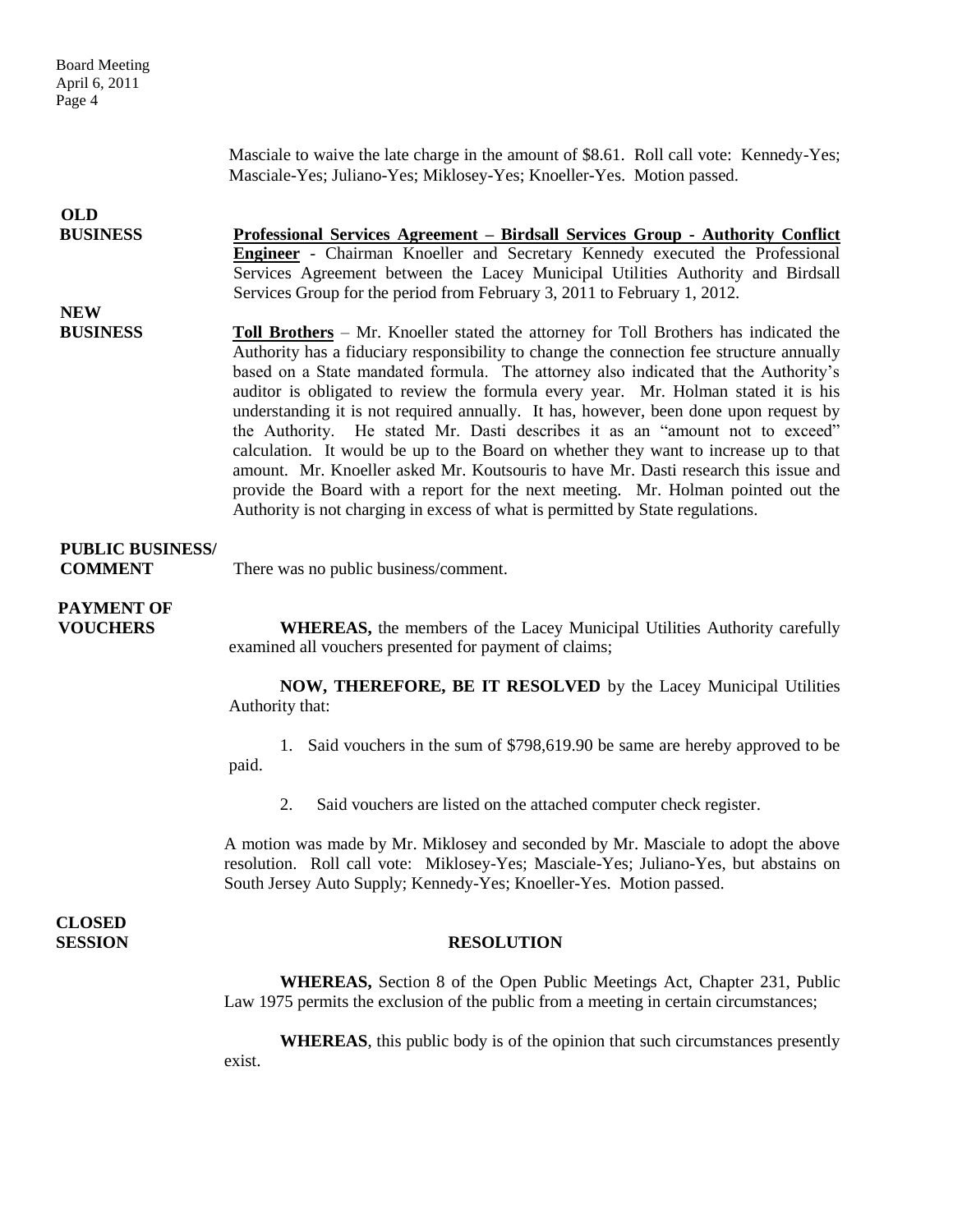**NOW, THEREFORE, BE IT RESOLVED** by the Lacey Municipal Utilities Authority, County of Ocean and State of New Jersey as follows: 1. The public shall be excluded from discussion of action upon the hereinafter specified subject matters. 2. The general nature of this closed session concerns personnel matters and potential litigation. 3. It is anticipated at this time that the above-stated matters will be made public once these matters have been resolved. 4. This resolution shall take effect immediately. A motion was made by Mr. Masciale and seconded by Mr. Miklosey to adopt the above resolution. Roll call vote: Unanimously approved. Separate minutes were kept on the above closed session. **RE-OPEN MEETING** A motion was made by Mr. Masciale and seconded by Mr. Kennedy to reopen the meeting. Roll call vote: Unanimously approved. A motion was made by Mr. Masciale and seconded by Mr. Miklosey to reimburse Toll Brothers \$350.00 per new connection effective the date of construction certification. These funds would be taken out of the general operating account semi-annually, and Toll Brothers would be exempt from that new connection fee as per the Developer's Agreement. Roll call vote: Masciale-Yes; Miklosey-Yes; Juliano-Yes; Kennedy-Yes; Knoeller-Yes. Motion passed. **ADJOURNMENT** There being no further business to discuss, the meeting was adjourned at 7:45 p.m. Respectfully submitted,

> Michele Kennedy Secretary